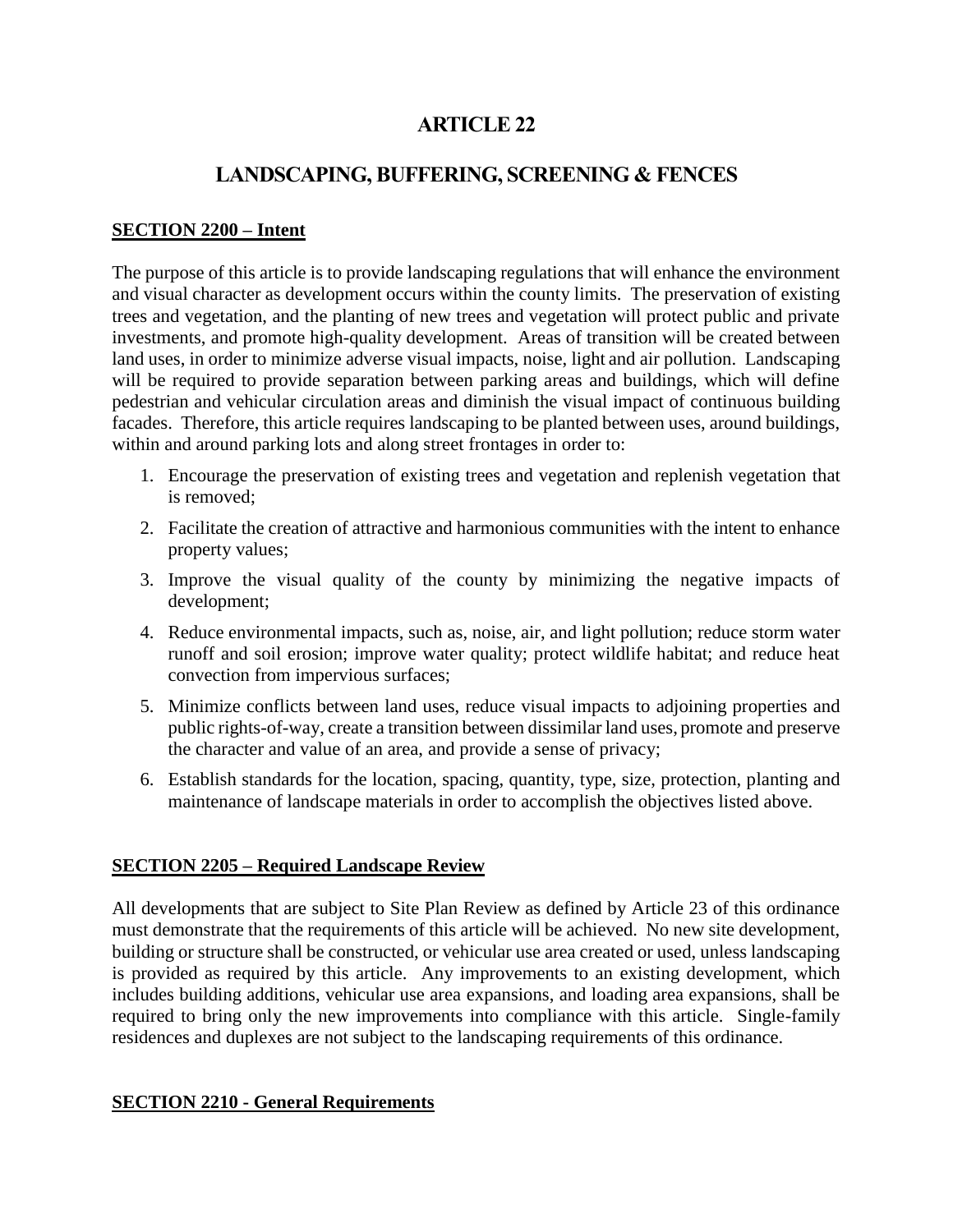- 1. A Landscaping Plan will be required as part of the Site Plan Review process. The information required on this site plan is listed in Article 23, Section 2320, Item 12.
- 2. The owner of the property is responsible for the maintenance and watering of all landscaping materials, and shall keep all plants in a proper, neat, and orderly appearance, free from weeds or tall grass, refuse and debris at all times. All unhealthy or dead plant material shall be replaced by the next planting season, or within one year, whichever comes first.
- 3. All plant material must be installed, according to the approved landscaping plan, no later than the next planting season or within 6 months from the date that a building occupancy permit is issued, season permitting. If no occupancy permit is required, all plant material must be installed by the next planting season from the date of approval for the landscaping/site plan.
- 4. All plant material selected should be able to tolerate their specific planting environment and be easily maintained. Also, all landscaping shall be designed and installed to permit access to any area where repairs, renovations or regular maintenance to site buildings, utilities, etc. are expected.
- 5. All trees from Plant Type D (See Section 2230) shall be a minimum of six (6) feet (not to include the root ball) in overall height at the time of planting. In addition, all trees from Plant Type A and B shall be a minimum of 2 inches in caliper size (at dbh) and all shrubs from Plant Type E shall be a minimum 24 inches B&B or 3 gallon size at planting.
- 6. In addition to the designated width of all landscaping strips and the types of plants that are required, some type of ground cover shall be incorporated in the design, which may include any combination of grass, low ground cover, shrubs, flowers, or mulch. Hard surfaces, or gravel, shall not be permitted for use as ground cover.
- 7. All bufferyards, landscaping strips, and planted areas that adjoin a street; and all vehicular use areas, shall install a minimum six (6) inch high curb along the landscaping strip to protect the planted area from vehicular traffic. If it is determined by the Planning Director or designee that damage from vehicles will not occur, curbing will not be necessary.
- 8. The Planning Director may require additional landscaping, beyond the requirements of this Article if the developing use will create visual and aesthetic impacts, noise or light impacts, or other negative impacts that will not be reduced by the requirements of this Article.
- 9. All landscaping shall be located a minimum of 25 feet from the centerline of a public road if the right-of-way is less than fifty (50) feet total or 25 feet half right-of-way. Unless otherwise permitted within this Article or Ordinance the landscaping shall not be permitted within a right-of-way or easement.

# **SECTION 2215 - Waiver of Requirements**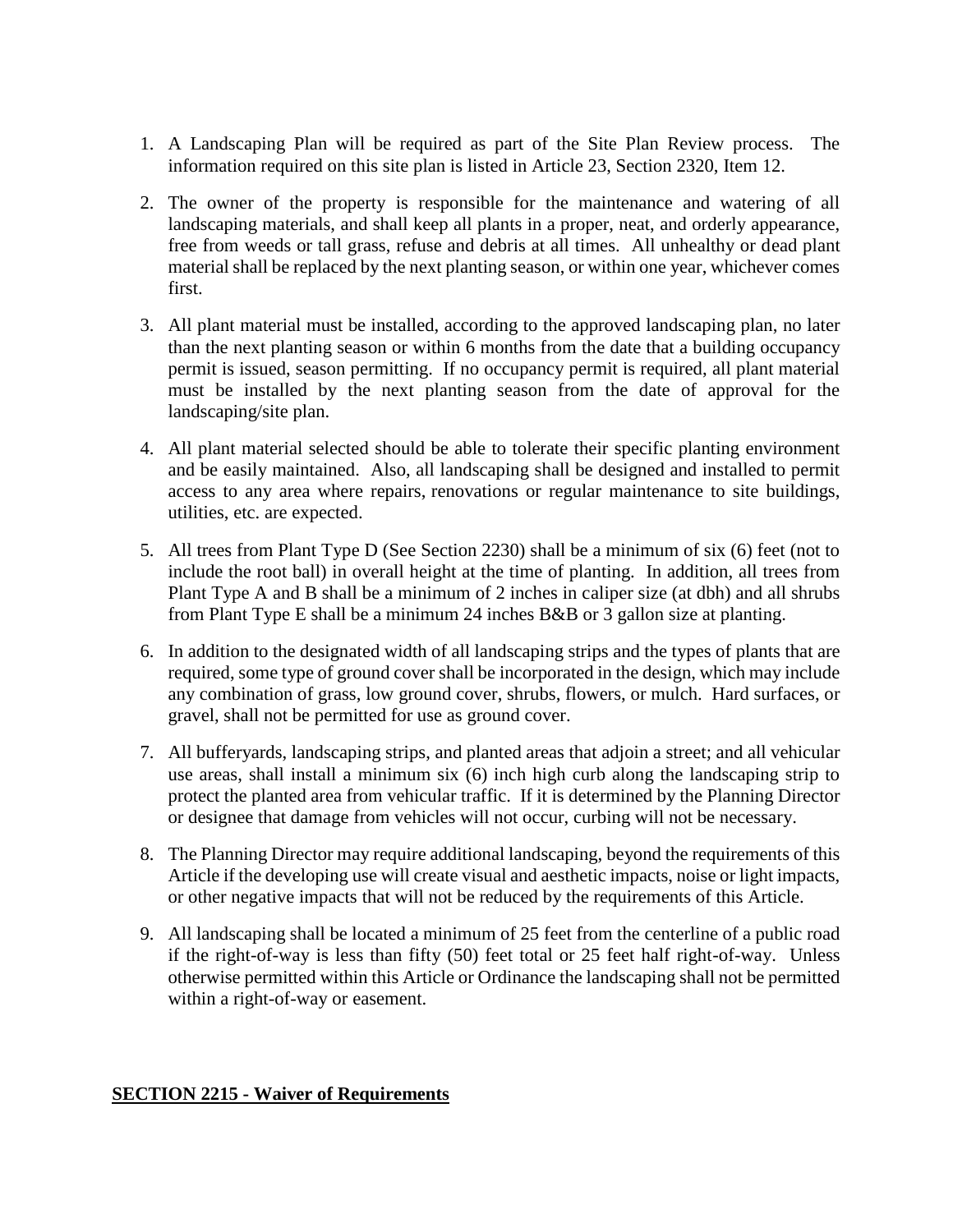The Planning Director shall have the authority to grant a waiver of any of the requirements in this article upon receipt of a written request that explains the reasoning for the waiver. The Planning Director shall review each written request, and a waiver shall only be granted if an unusual or extreme circumstance exists which causes an unreasonable hardship due to the size or irregular shape of the site and the use being proposed on the site. The Planning Director may also approve an alternative approach if it is determined that the intent and purpose of this article is achieved.

# **SECTION 2220 – Enforcement**

Inspections shall be conducted by the Planning Director, or designee, before and after construction to assure compliance with the submitted and approved Site Plan. Post Development site inspections will be conducted according to Article 23.

## **SECTION 2225 - Sight Triangles**

All required landscaping plans must incorporate sight triangles (see Section 2412) that preserve the visibility of pedestrians and motorists. Any plant material taller than 3½ feet shall not be permitted within sight triangles. Plant material includes trees that are limbed up, because a mature tree trunk can impair motorist visibility.

## **SECTION 2230 – Plant Types**

The Plant Types listed below are arranged by size of plant at maturity and evergreen or deciduous plant types. The height is measured from the surface of the planted area to the top of the plant (does not include the roots of the plant) or by container size. All plants selected from each plant type shall be indigenous to this region or capable of flourishing within the proposed planting area. Information about the proposed plants may be required for review and verification of the plant type from the nursery.

- 1. Plant Type A Large deciduous trees over 50 feet in height at maturity;
- 2. Plant Type B Medium sized deciduous tree from 25 to 50 feet in height at maturity;
- 3. Plant Type C Large shrubs or small trees 10 to 25 feet in height at maturity.
- 4. Plant Type D Large evergreen trees over 50 feet in height at maturity;
- 5. Plant Type E Shrubs that include all sizes and ground cover.

#### **SECTION 2235 – Berming**

Berming, which is an earthen mound that is designed to provide visual interest, screen undesirable views, and decrease noise, may be used as an effective method of landscaping and screening in accordance with the following guidelines: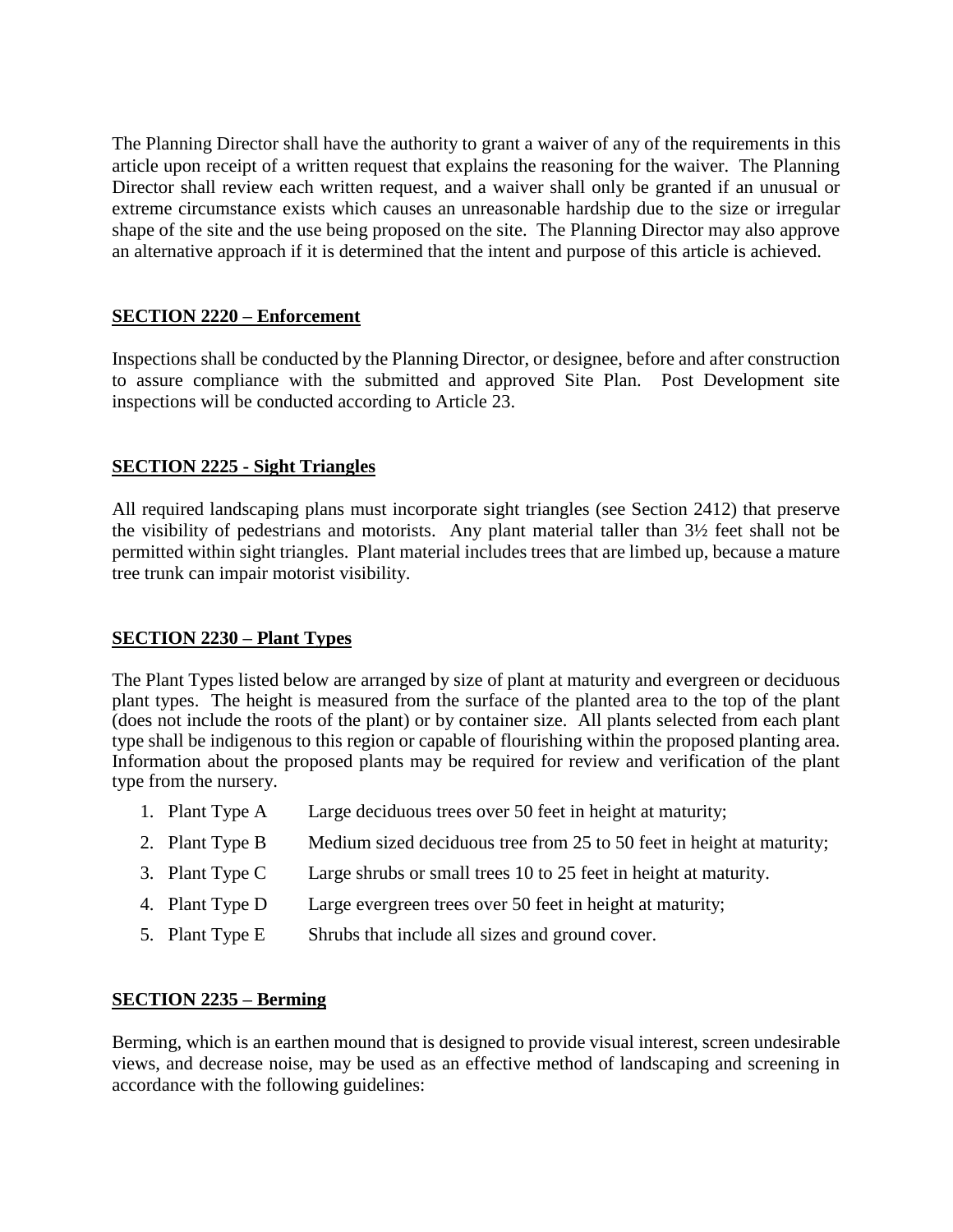- 1. The berm shall be located between the right-of-way and the building setback lines;
- 2. Berming shall generally vary in height, width and length to create a free-form naturalistic effect;
- 3. The slope of a berm shall not exceed a 2.5:1 ratio;
- 4. The use of berms may reduce the size and number of plants required by a specific bufferyard, if it is specified in Section 2260;
- 5. The design of berms shall include provisions for drainage that is tied into entire site system if necessary or applicable.

## **SECTION 2240 - Landscaping Along Street Frontages**

When a developing use adjoins a street, regardless of whether it is public or private, landscaping shall be required from Bufferyard A (See Table 22-2) along the entire street frontage. This landscaping is not required to be placed in a linear design, but shall be required to be dispersed throughout the street frontage and not clustered entirely at the ends of the property. This landscaping will provide screening for vehicular use areas, while also allowing flexibility for uses, which require high visibility from street frontages. If the street frontage (area between the building and the street) does

not contain a V.U.A., then only the trees from Plant Type A, B, or D shall be required. The required plants from Plant Type C and E can be reduced by fifty (50) percent if the bufferyard width is increased to twenty (20) feet and eliminated if the bufferyard is increased to thirty (30) feet.





However, in all cases the trees from Plant Type A, B, or D shall still be required. The required landscaping is illustrated in *Figure 22.1*.

Activities, such as outside storage, loading/unloading areas, parking of semi-trailers and heavy equipment or other unsightly activities or operations which do not require public visibility for the operation of the use, shall be required to provide screening found within Bufferyard C. The width of bufferyards required in this section shall be as identified in *Table 22.2*.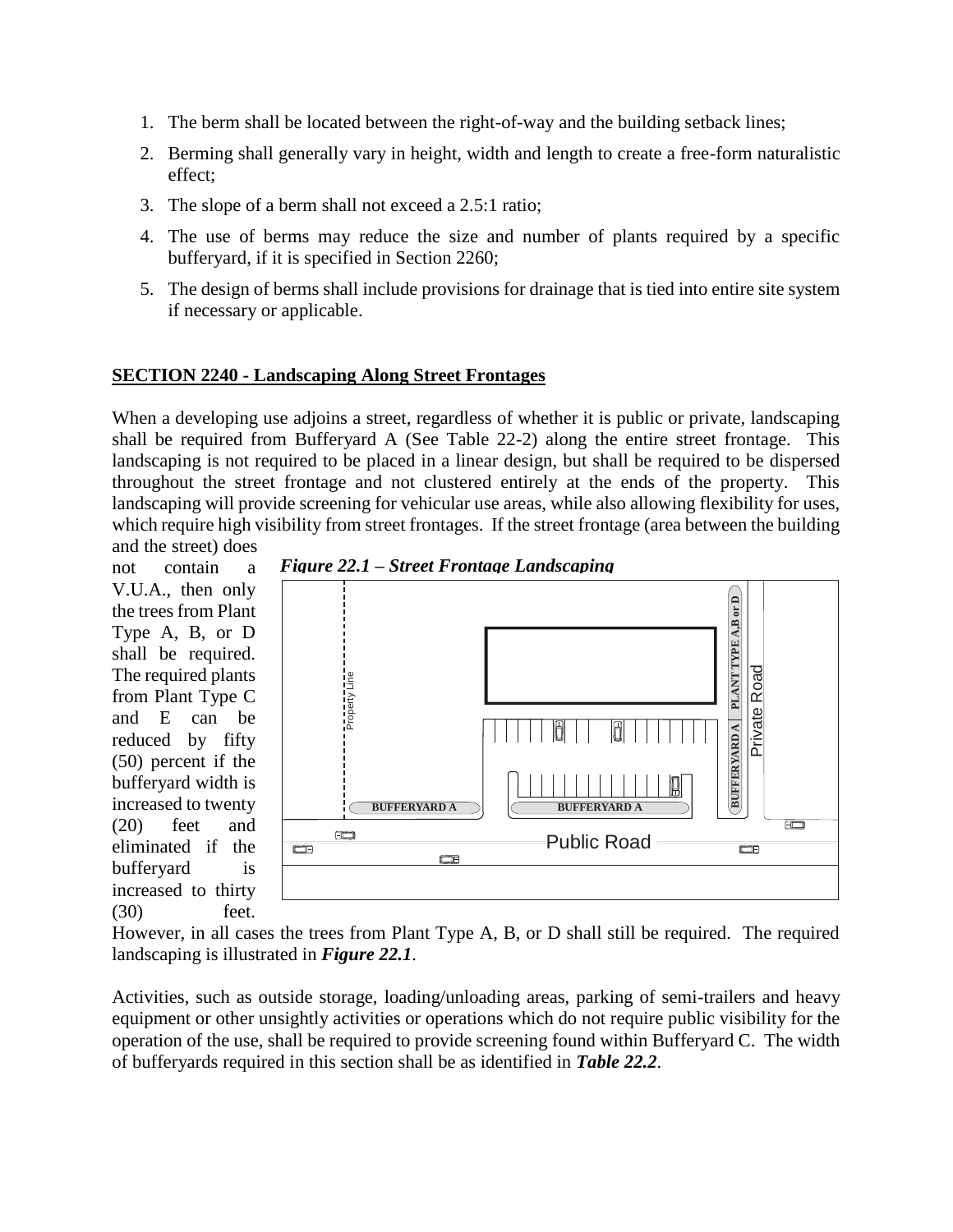# **SECTION 2245 - Interior Landscaping for Vehicular Use Areas (VUA)**

Landscaping shall be provided for vehicular use areas that contain more than 20 parking spaces, and designed in accordance with Article 21, Article 24, and the following standards:

- 1. A minimum of 5 percent of the total VUA shall be landscaped and the landscaping shall be dispersed throughout the paved area, as illustrated in *Figure 22.2*. This landscaped area cannot be combined into one large planting area, except as permitted by Item 5 of this section. This interior landscaping shall be in addition to any other planting or landscaping required within this article;
- 2. The VUA landscaping shall contain a variety of trees from Plant Type A and be dispersed in the form of islands or peninsulas throughout the VUA, as illustrated in *Figure 22.2*. The minimum size of planting areas shall be 9 feet in width and 160 square feet in size;





3. Planted areas will be required to have 1 tree from Plant Type A per 160 square feet of area and 1 tree per 40 linear feet (or faction thereof) if designed as in *Figure 22.3*;



*Figure 22.3 - Location & Types of Landscape Islands*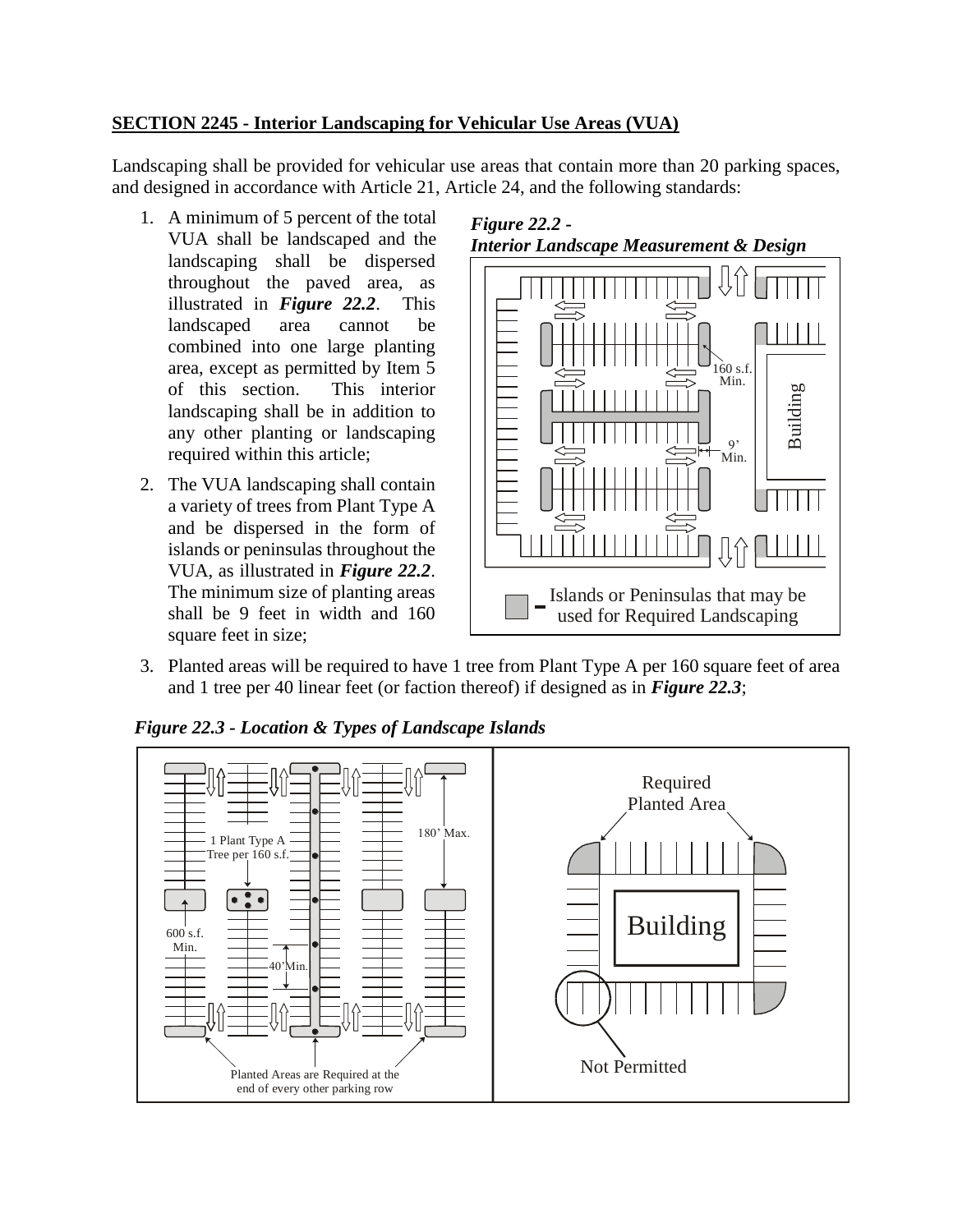- 4. Planted areas shall be required at the end of every other parking row and when parking adjoins each other at or near right angles as illustrated in *Figure 22.3*. Planting areas that are a minimum of 600 square feet will be required if parking rows are unbroken for 180 linear feet or more as illustrated in *Figure 22.3*;
- 5. Sites that have large uninterrupted circulation areas for tractor trailers and trucks, such as warehouses and distribution centers, can provide one or more large landscaped islands in order to comply with the required 5

percent landscaped area within the large circulation areas;

- 6. All planting islands shall be covered with grass, low ground cover, shrubs, flowers, mulch or any combination of these. Hard surfaces or gravel shall not be permitted for use as ground cover;
- 7. All plant material, other than grass or ground cover that are located within landscape islands where vehicle overhangs are needed, shall be setback from the edge of pavement or face of curb a minimum of 2' 6" as is illustrated in *Figure 22.4*.

## *Figure 22.4 - Landscape Island Where Vehicle Overhangs Are Needed*



## **SECTION 2250 – Building Landscaping**

Any building with a blank facade, or blank portion of a facade, that is not used for outdoor display, storage or loading shall be required to provide the following landscaping if the wall is visible from a public right-of-way. Blank facades shall be classified as any wall that does not have windows used for display or entry doors for customers or the general public. Buildings that are 10,000 square feet or smaller shall be exempt from the requirements within this section.

- 1. The plant types found within Bufferyard A shall be required to break the mass and visual monotony of long blank facades. The landscaping is not required to be placed in a linear design, but shall be dispersed throughout the entire length of the blank facade. If the required bufferyard can be used to adequately reduce the view of the facade from the public right-of-way, no building landscaping shall be required. The Planning Director shall make the determination of whether the required bufferyard can be used for building landscaping;
- 2. Facades that adjoin a VUA shall have a minimum width of 8 feet for the required planting area. This planting area can be reduced to 4 feet if sidewalks are installed;
- 3. Landscaping should not be installed in an area that is planned for future expansion and shall not be installed in an area that is used for an emergency exit from the building.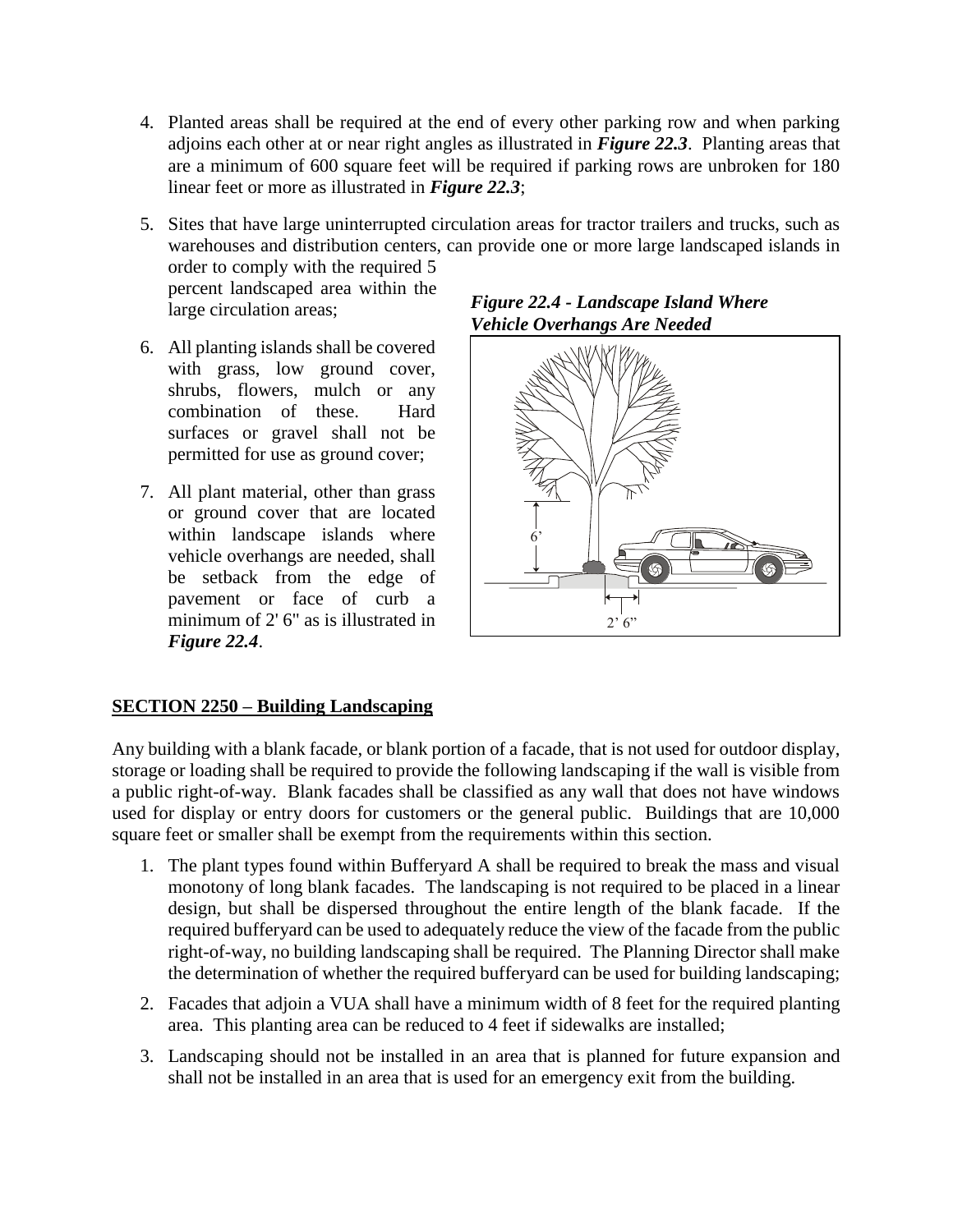### **SECTION 2255 – Loading, Storage, Utility & Trash Collection Areas**

The loading/unloading areas, storage areas, utility and mechanical equipment and trash collection or compacting areas shall be screened from view of any public street right-of-way and from view of any adjoining residential use. The required screening can be accomplished by a continuous solid closed fence, masonry wall, earthen berm, hedging, evergreen plant materials, or combination, which is high enough to effectively screen the items mentioned above from view. Any wall or fence shall be the same or compatible, in terms of texture and quality, with the material and color of the principal building.

#### **SECTION 2260 – Bufferyards**

A bufferyard is defined as a planted area that is used to separate uses that are not compatible or provide an aesthetic separation between uses. This planted area should reduce or eliminate noise and light pollution and other adverse impacts, while providing a year-round or partial visual separation. Bufferyards shall consist of a continuous strip of land with screening that shall contain existing vegetation, planted vegetation, a berm, a wall or fence, or any combination of these. Bufferyards may be required in addition to any other landscaping requirement defined by this Article except Section 2240. The following are general requirements:

- 1. The bufferyard shall extend along the entire property line, where the bufferyard is required.
- 2. A proposed development may reduce the required bufferyard width by one-half if the developing use adjoins an existing use that has an established mature buffer, which meets or exceeds the bufferyard requirements for the adjoining developing use. However, the same quantity of plant material shall still be required within the bufferyard if a healthy planting environment can be provided.
- 3. The elimination or reduction of bufferyard requirements can be made if a developing site contains healthy mature vegetation. The amount of reduction permitted will depend on the size, type and density of the trees and vegetation that exists on the site. However, the maximum reduction that can be made to the bufferyard width is 50 percent of the required width. The required plant material can be completely eliminated if the existing vegetation accomplishes the type of screening required by the prescribed bufferyard. If this is not accomplished by the existing vegetation, then evergreens, fencing, berming, masonry wall or combination shall be used to supplement the existing screening as required.
- 4. Bufferyards can be located within building setbacks, and in some circumstances can be located within utility easements or right-of-ways. However, this will require approval by the Planning Director and shall only be permitted if the required amount of plant material can be accommodated in an area in which the plants will be permitted to flourish. Planting within these areas shall require a written agreement from the grantee of the easement or owner of the right-of-way. If the vegetation is removed or damaged because of necessary maintenance or construction, it will be the responsibility of the owner of the property to replace the required vegetation at their expense. No structures or activity can occur within the bufferyard except for ingress and egress to the site, including driveway connections between adjoining sites, sidewalks, bicycle trails and passive recreation uses. In addition, detention and retention systems can also be located within the required buffer yards, if the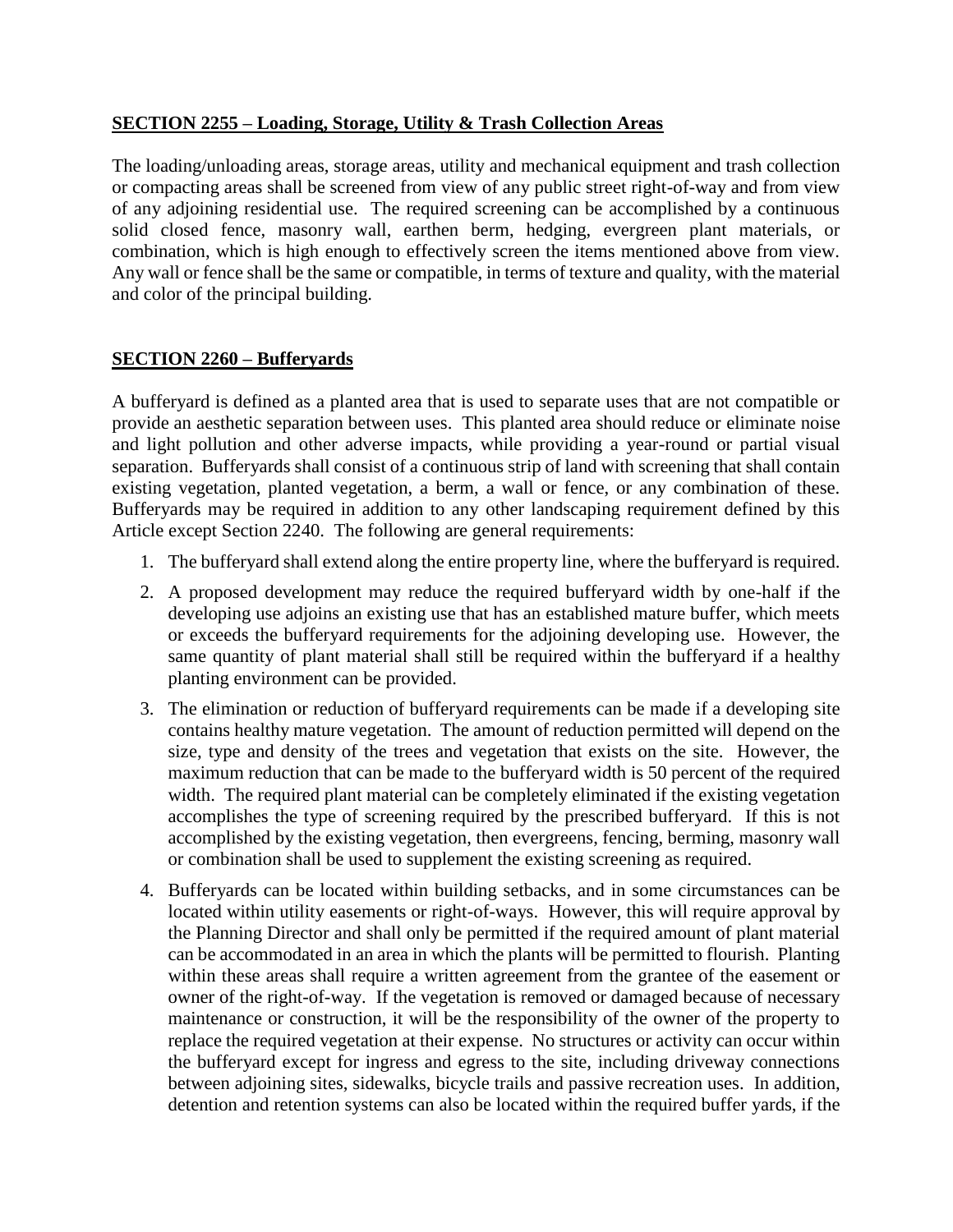visual screening requirements are not altered or diminished.

- 5. The design and exact placement of the bufferyard shall be the decision of the designer or developer, but shall be reviewed during the Site Plan Review process to ensure compliance with this article. Trees and shrubs will be planted a minimum of five (5) feet away from the property line to ensure maintenance access and to avoid encroachment on neighboring property, unless as permitted by Item 7 of this section.
- 6. When a proposed development adjoins an undeveloped parcel of land the required bufferyard shall be determined by the adjoining property's zoning designation and shall be installed in the time period required by this article as if the adjoining property where developed.
- 7. Bufferyards A and B, outlined in Table 22-2, can be shared between uses if an easement is provided and recorded which indicates how the maintenance and replacement of unhealthy plants will be accomplished. The width of the shared bufferyard can be reduced by 50 percent from the combined width of the required bufferyards. However, the number of plants required cannot be reduced within the shared bufferyard.

## **SECTION 2265 - Required Bufferyards**

The type of bufferyard that is required is dependent upon the zoning of the use that is being developed and the zoning of the adjoining properties. If the zoning of the developing use is the same as the adjoining property, a bufferyard shall still be required. (See *Table 22.1*) Find the row that corresponds to the use that is being developed, and find the column that corresponds to the zoning of the adjoining property. The type of bufferyard that is required will be denoted in the chart.

## **SECTION 2270 - Bufferyard Types**

Each type of bufferyard is described by the minimum number of plants, and the type of plants, that are required for each 100 linear feet of bufferyard. (See *Table 22.2*) Smaller trees may be replaced with larger trees if desired. The required shrubs within *Table 22.2* shall have a minimum mature height of six (6) feet if not pruned or managed. The number of plants required for a given bufferyard shall be determined by dividing the actual length of the bufferyard by 100, and multiply that number by the number of plants from each plant list required, and rounding to the next higher whole number. A *minimum of two different plant species* that possess similar traits shall be used from each plant type required at an even ratio per 100 linear feet of bufferyard required. Fences or walls that are used within bufferyards shall be located within the center or interior of the bufferyard and the plants shall be installed on both sides of the fence or wall. Fences shall be solid and provide 100 percent opacity. Chain link fences with slats shall not be permitted.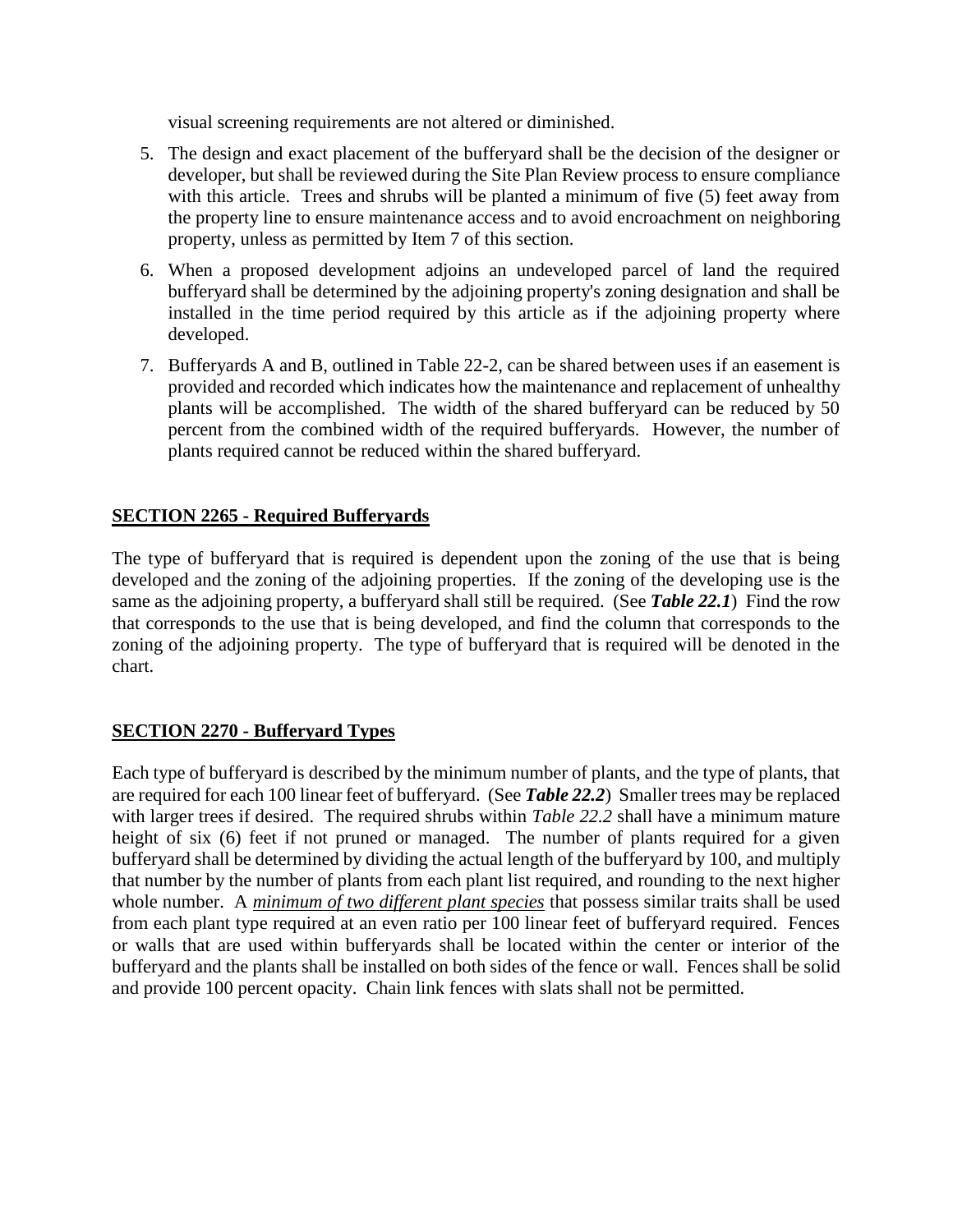| <b>Type of Use Being Developed</b>                                                                                                                                           | <b>Zoning of Adjoining Property</b>     | <b>Bufferyard</b><br><b>Required</b> |
|------------------------------------------------------------------------------------------------------------------------------------------------------------------------------|-----------------------------------------|--------------------------------------|
| <b>MULTI-FAMILY DWELLINGS</b><br>If the use being developed exceeds 80 dwelling units, and<br>adjoins residential or agricultural zoning then a Bufferyard C<br>is required. | Residential $(R)$ or Agricultural $(A)$ | <sub>B</sub>                         |
|                                                                                                                                                                              | B-1, B-2 or B-3                         | <sub>B</sub>                         |
|                                                                                                                                                                              | I-1 or I-2                              | C                                    |
| <b>MANUFACTURED HOME PARK</b><br>If the use being developed exceeds 50 home lots, and adjoins<br>a residential or agricultural use, a Bufferyard C is required.              | Residential $(R)$ or Agricultural $(A)$ | B                                    |
|                                                                                                                                                                              | $B-1$ , $B-2$ or $B-3$                  | B                                    |
|                                                                                                                                                                              | I-1 or I-2                              | $\mathcal{C}$                        |
| $B-1$ , $B-2$ or $B-3$<br>If the developed use exceeds 50,000 square feet, and adjoins<br>a residential or agricultural use, a Bufferyard D is required.                     | Residential $(R)$ or Agricultural $(A)$ | $\mathcal{C}$                        |
|                                                                                                                                                                              | $B-1$ , $B-2$ or $B-3$                  | $\mathsf{A}$                         |
|                                                                                                                                                                              | $I-1$ or $I-2$                          | A                                    |
| I-1 or I-2                                                                                                                                                                   | Residential $(R)$ or Agricultural $(A)$ | D                                    |
|                                                                                                                                                                              | $B-1$ , $B-2$ or $B-3$                  | <sub>B</sub>                         |
|                                                                                                                                                                              | $I-1$ or $I-2$                          | A                                    |

#### *Table 22.1 - Bufferyards Required by Zoning District and Use*

#### *Table 22.2 - Bufferyard Types* **BUFFERYARD A – 6 FOOT WIDTH**

- 3 Large, Medium or Evergreen Trees Plant Type A, B or D
- 3 Small Trees Plant Type C
- $\bullet$  20 Shrubs Plant Type E
- Ground Cover is required in all areas not covered with grass or mulch

#### **BUFFERYARD B – 20 FOOT WIDTH**

- 5 Large, Medium or Evergreen Trees Plant Type A, B or D
- 5 Small Trees Plant Type C
- 40 Shrubs Plant Type E
- Ground Cover is required in all areas not covered with grass or mulch

#### **BUFFERYARD C – 40 FOOT WIDTH**

- 10 Evergreens Plant Type D
- 5 Large, Medium Trees Plant Type A or B
- 3 Small Trees Plant Type C
- 60 Shrubs Plant Type E
- Ground Cover is required in all areas not covered with grass or mulch

Bufferyard C can be reduced to 20 feet wide if a 6 feet high fence, masonry wall or combination is used. If a berm is used, the maximum slope shall not exceed a 2.5 to 1 ratio. The same number of trees is required but the number of shrubs may be reduced to 30.

#### **BUFFERYARD D – 80 FOOT WIDTH**

- 20 Evergreens Plant Type D planted in a double row spaced 10 feet on center in an equal lateral triangle configuration.
- 5 Large Trees Plant Type A or B
- 5 Small Trees Plant Type C
- 90 Shrubs Plant Type E

Bufferyard D can be reduced to 40 feet wide if a 6 feet high berm, fence, masonry wall or combination is used. If a berm is used, the maximum slope shall not exceed a 2.5 to 1 ratio. The same number of trees is required, but the number of shrubs may be reduced to 30.